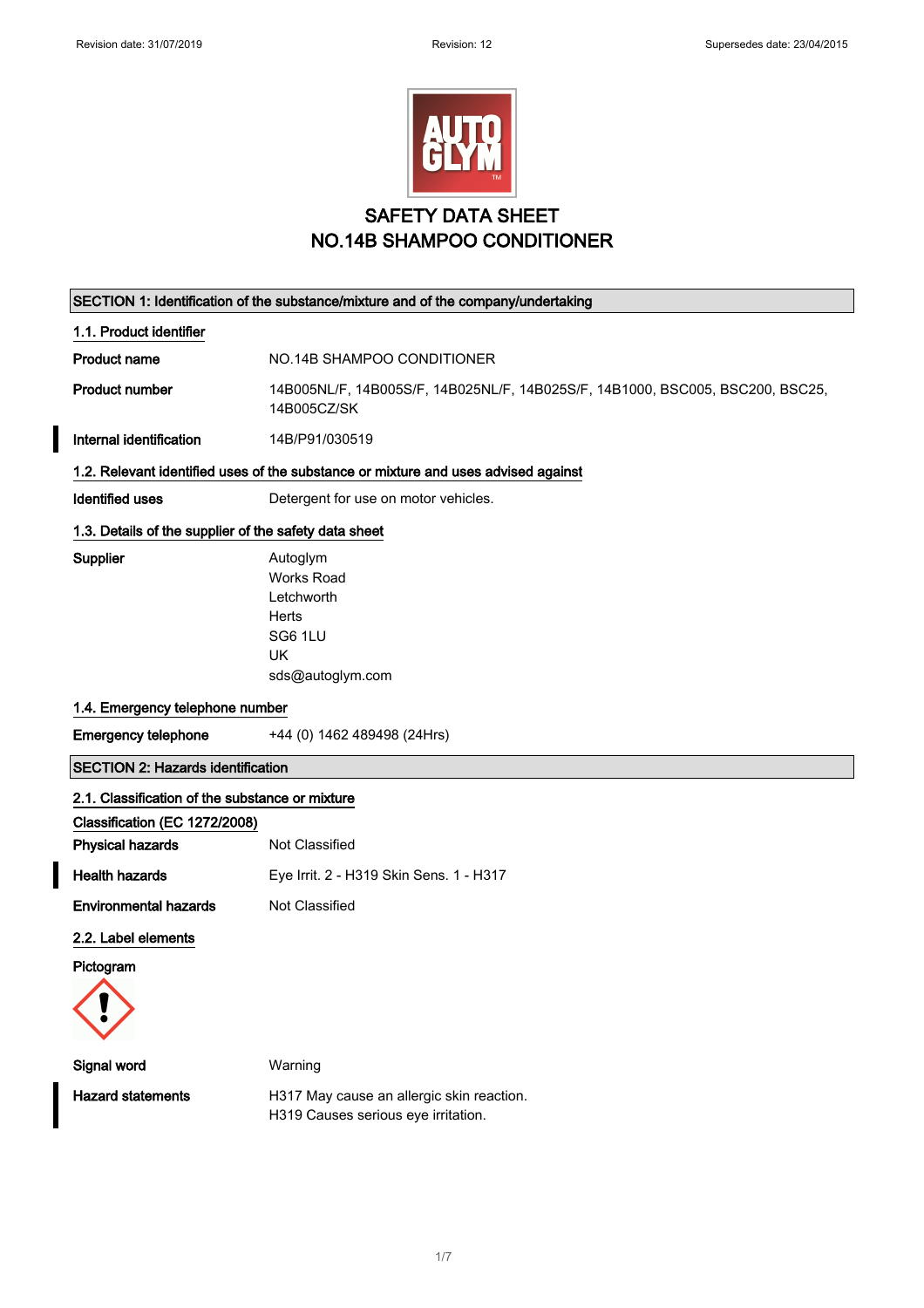┓

# NO.14B SHAMPOO CONDITIONER

| <b>Precautionary statements</b> | P305+P351+P338 IF IN EYES: Rinse cautiously with water for several minutes. Remove<br>contact lenses, if present and easy to do. Continue rinsing.<br>P337+P313 If eye irritation persists: Get medical advice/ attention.<br>P102 Keep out of reach of children.<br>P261 Avoid breathing vapour/ spray.<br>P280 Wear protective gloves, eye and face protection.<br>P302+P352 IF ON SKIN: Wash with plenty of water.<br>P333+P313 If skin irritation or rash occurs: Get medical advice/attention.<br>P501 Dispose of contents/ container in accordance with regional regulations. |
|---------------------------------|-------------------------------------------------------------------------------------------------------------------------------------------------------------------------------------------------------------------------------------------------------------------------------------------------------------------------------------------------------------------------------------------------------------------------------------------------------------------------------------------------------------------------------------------------------------------------------------|
| Contains                        | Reaction mass of: 5-chloro-2-methyl-4-isothiazolin-3-one [EC no. 247-500-7] and 2-methyl-<br>2H-isothiazol-3-one [EC no. 220-239-6] (3:1)                                                                                                                                                                                                                                                                                                                                                                                                                                           |
| Detergent labelling             | 5 - < 15% non-ionic surfactants, < 5% amphoteric surfactants, perfumes                                                                                                                                                                                                                                                                                                                                                                                                                                                                                                              |

## 2.3. Other hazards

## SECTION 3: Composition/information on ingredients

### 3.2. Mixtures

| D-Glucopyranose, Oligomeric, C10-16(even numbered) Alkyl<br>Glycosides                                     |                                                      |                                                      | $1 - 5%$ |
|------------------------------------------------------------------------------------------------------------|------------------------------------------------------|------------------------------------------------------|----------|
| CAS number: 110615-47-9                                                                                    | EC number: 600-975-8                                 | REACH registration number: 01-<br>2119489418-23-XXXX |          |
| Classification<br>Skin Irrit. 2 - H315<br>Eye Dam. 1 - H318                                                |                                                      |                                                      |          |
| Alcohols, C6-12, ethoxylated<br>CAS number: 68439-45-2                                                     |                                                      |                                                      | $1 - 5%$ |
| Classification<br>Acute Tox. 4 - H302<br>Eye Dam. 1 - H318                                                 |                                                      |                                                      |          |
|                                                                                                            |                                                      |                                                      |          |
| 1-Propanaminium, 3-amino-N-(carboxymethyl)-N,N-dimethyl-<br>, N-coco acyl derivs., hydroxides, inner salts |                                                      |                                                      | $1 - 5%$ |
| CAS number: 61789-40-0                                                                                     | EC number: 263-058-8                                 |                                                      |          |
| Classification<br>Skin Irrit. 2 - H315<br>Eye Dam. 1 - H318                                                |                                                      |                                                      |          |
| Glycerine                                                                                                  |                                                      |                                                      | $1 - 5%$ |
| CAS number: 56-81-5                                                                                        | REACH registration number: 01-<br>2119471987-18-XXXX |                                                      |          |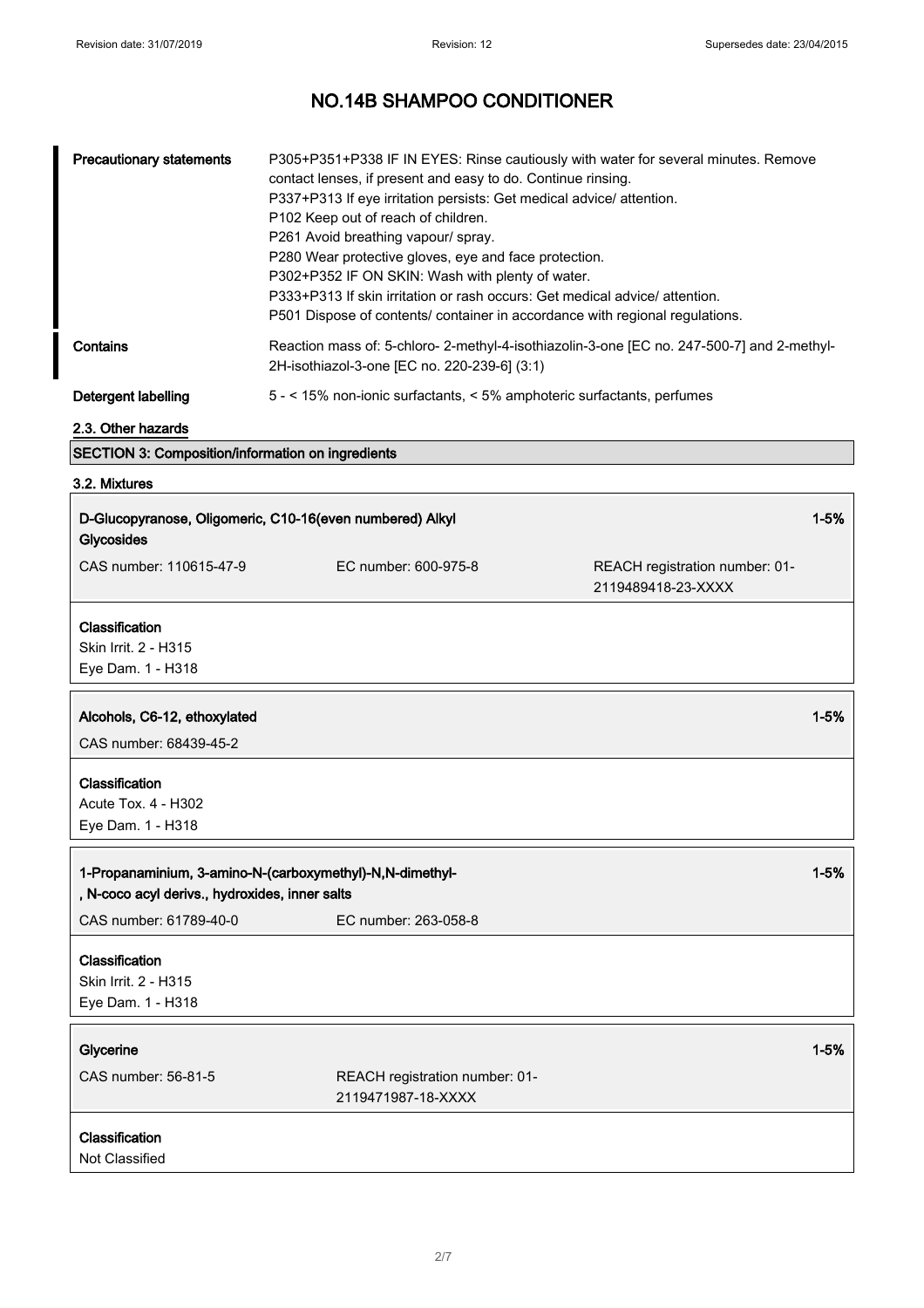# Bronopol <1% CAS number: 52-51-7 EC number: 200-143-0 REACH registration number: 01- 2119980938-15-XXXX M factor (Acute) = 10 Classification Acute Tox. 4 - H302 Acute Tox. 4 - H312 Skin Irrit. 2 - H315 Eye Dam. 1 - H318 STOT SE 3 - H335 Aquatic Acute 1 - H400 Reaction mass of: 5-chloro- 2-methyl-4-isothiazolin-3-one [EC no. 247-500-7] and 2-methyl-2H-isothiazol-3-one [EC no. 220-239-6] (3:1) <1% CAS number: 55965-84-9  $M$  factor (Acute) = 1 M factor (Chronic) = 1 Classification Acute Tox. 3 - H301 Acute Tox. 3 - H311 Acute Tox. 3 - H331 Skin Corr. 1B - H314 Eye Dam. 1 - H318 Skin Sens. 1 - H317 Aquatic Acute 1 - H400 Aquatic Chronic 1 - H410 The full text for all hazard statements is displayed in Section 16. SECTION 4: First aid measures 4.1. Description of first aid measures Inhalation Move affected person to fresh air at once. Ingestion **Rinse mouth thoroughly with water.**

Skin contact Wash skin thoroughly with soap and water. Get medical attention if irritation persists after washing.

Eye contact Rinse with water. Continue to rinse for at least 15 minutes and get medical attention.

#### 4.2. Most important symptoms and effects, both acute and delayed

| Inhalation   | No adverse effects known.                |
|--------------|------------------------------------------|
| Ingestion    | May cause irritation.                    |
| Skin contact | May cause sensitisation by skin contact. |
| Eye contact  | Irritating to eyes.                      |

4.3. Indication of any immediate medical attention and special treatment needed

SECTION 5: Firefighting measures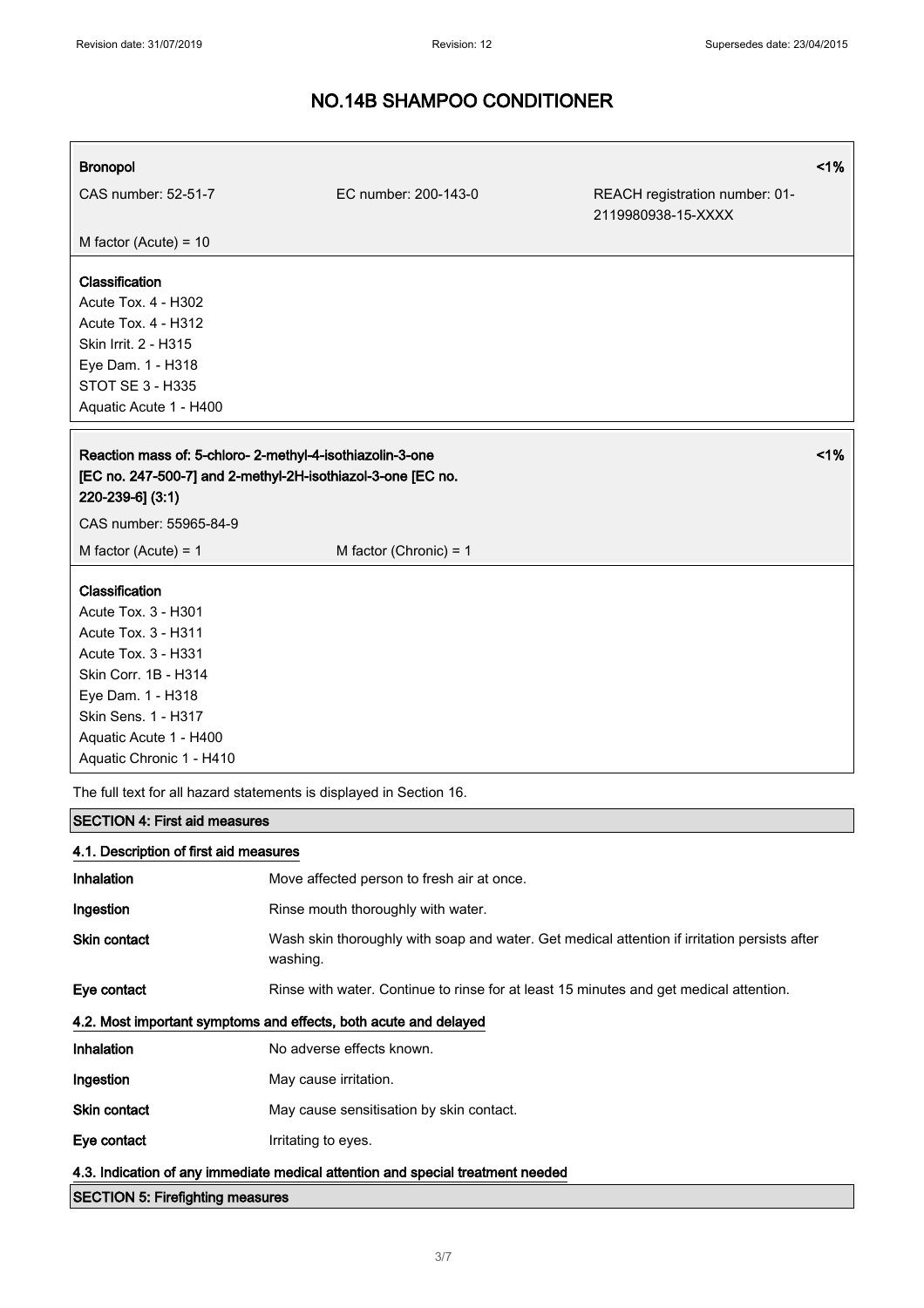## 5.1. Extinguishing media

Suitable extinguishing media Use fire-extinguishing media suitable for the surrounding fire.

| 5.2. Special hazards arising from the substance or mixture                                                |                                                                                                                                                                                                                                                                                    |
|-----------------------------------------------------------------------------------------------------------|------------------------------------------------------------------------------------------------------------------------------------------------------------------------------------------------------------------------------------------------------------------------------------|
| Specific hazards                                                                                          | The product is non-combustible.                                                                                                                                                                                                                                                    |
| <b>Hazardous combustion</b><br>products                                                                   | Harmful gases or vapours.                                                                                                                                                                                                                                                          |
| 5.3. Advice for firefighters                                                                              |                                                                                                                                                                                                                                                                                    |
| Special protective equipment<br>for firefighters                                                          | Wear positive-pressure self-contained breathing apparatus (SCBA) and appropriate protective<br>clothing.                                                                                                                                                                           |
| <b>SECTION 6: Accidental release measures</b>                                                             |                                                                                                                                                                                                                                                                                    |
|                                                                                                           | 6.1. Personal precautions, protective equipment and emergency procedures                                                                                                                                                                                                           |
| <b>Personal precautions</b>                                                                               | For personal protection, see Section 8.                                                                                                                                                                                                                                            |
| 6.2. Environmental precautions                                                                            |                                                                                                                                                                                                                                                                                    |
| <b>Environmental precautions</b>                                                                          | Do not discharge into drains or watercourses or onto the ground.                                                                                                                                                                                                                   |
| 6.3. Methods and material for containment and cleaning up                                                 |                                                                                                                                                                                                                                                                                    |
| Methods for cleaning up                                                                                   | Absorb spillage with sand or other inert absorbent.                                                                                                                                                                                                                                |
| 6.4. Reference to other sections                                                                          |                                                                                                                                                                                                                                                                                    |
| Reference to other sections                                                                               | For personal protection, see Section 8. For waste disposal, see Section 13.                                                                                                                                                                                                        |
| <b>SECTION 7: Handling and storage</b>                                                                    |                                                                                                                                                                                                                                                                                    |
| 7.1. Precautions for safe handling                                                                        |                                                                                                                                                                                                                                                                                    |
| <b>Usage precautions</b>                                                                                  | Read label before use. For personal protection, see Section 8.                                                                                                                                                                                                                     |
| Advice on general<br>occupational hygiene                                                                 | Do not eat, drink or smoke when using this product.                                                                                                                                                                                                                                |
|                                                                                                           | 7.2. Conditions for safe storage, including any incompatibilities                                                                                                                                                                                                                  |
| <b>Storage precautions</b>                                                                                | No special storage precautions required.                                                                                                                                                                                                                                           |
| 7.3. Specific end use(s)                                                                                  |                                                                                                                                                                                                                                                                                    |
| <b>SECTION 8: Exposure Controls/personal protection</b>                                                   |                                                                                                                                                                                                                                                                                    |
| 8.1. Control parameters<br>Occupational exposure limits<br>Glycerine                                      |                                                                                                                                                                                                                                                                                    |
| Long-term exposure limit (8-hour TWA): WEL 10 mg/m <sup>3</sup><br>mist<br>WEL = Workplace Exposure Limit |                                                                                                                                                                                                                                                                                    |
| 8.2. Exposure controls                                                                                    |                                                                                                                                                                                                                                                                                    |
| Eye/face protection                                                                                       | Wear eye protection. EN 166:2001                                                                                                                                                                                                                                                   |
| Hand protection                                                                                           | To protect hands from chemicals, gloves should comply with European Standard EN374. For<br>exposure up to 8 hours, wear gloves made of the following material: Nitrile rubber. The<br>breakthrough time for any glove material may be different for different glove manufacturers. |
| Other skin and body<br>protection                                                                         | No specific requirements are anticipated under normal conditions of use.                                                                                                                                                                                                           |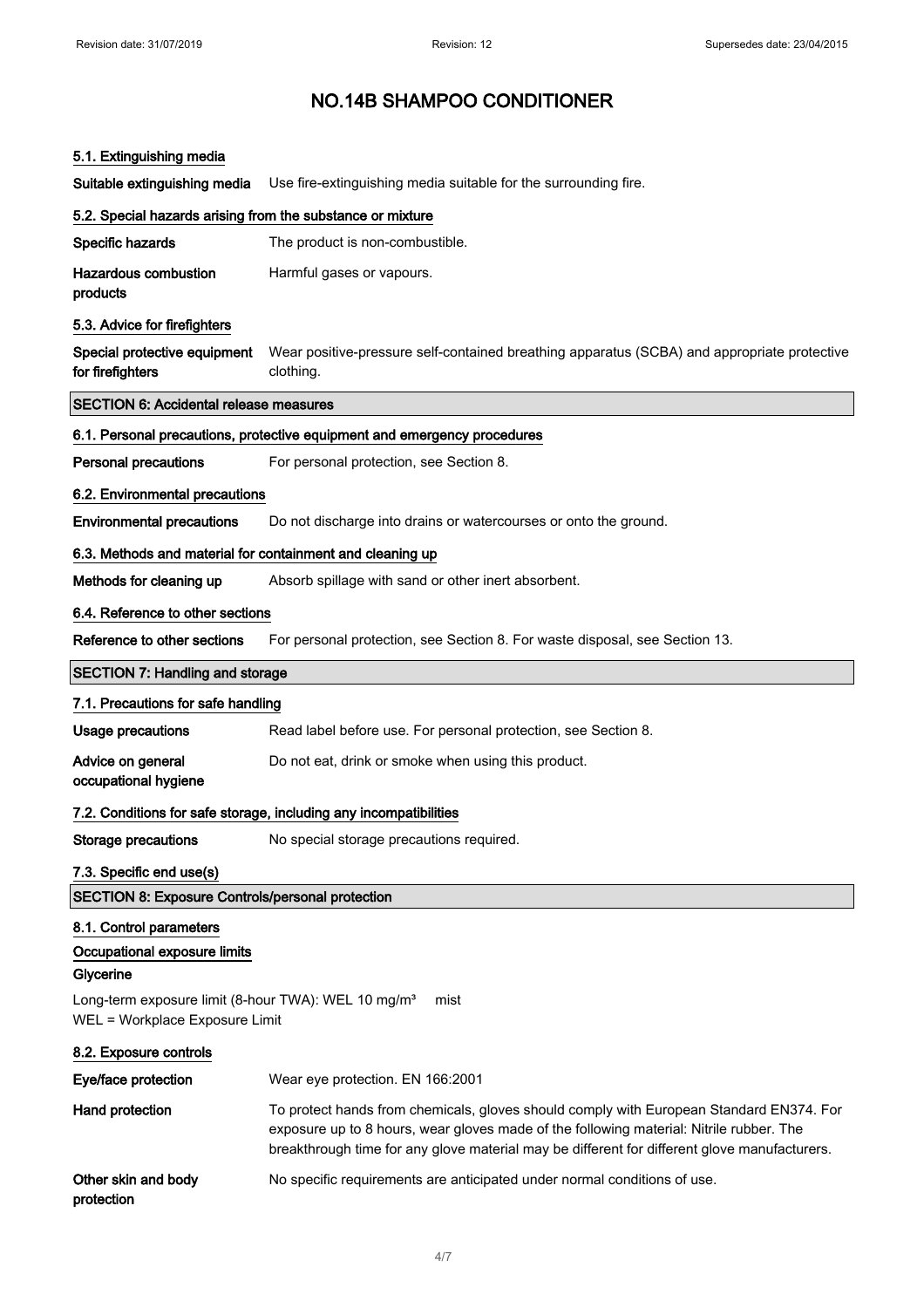Respiratory protection Respiratory protection not required.

| <b>SECTION 9: Physical and Chemical Properties</b>         |                                                                                |  |
|------------------------------------------------------------|--------------------------------------------------------------------------------|--|
| 9.1. Information on basic physical and chemical properties |                                                                                |  |
| Appearance                                                 | Liquid.                                                                        |  |
| Colour                                                     | Green.                                                                         |  |
| <b>Odour threshold</b>                                     | No information available.                                                      |  |
| pH                                                         | pH (concentrated solution): 6-7                                                |  |
| <b>Melting point</b>                                       | No information available.                                                      |  |
| Initial boiling point and range                            | $100^{\circ}$ C                                                                |  |
| Flash point                                                | Not applicable.                                                                |  |
| <b>Evaporation rate</b>                                    | No information required.                                                       |  |
| Upper/lower flammability or<br>explosive limits            | No information available.                                                      |  |
| Vapour pressure                                            | No information available.                                                      |  |
| Vapour density                                             | No information available.                                                      |  |
| <b>Relative density</b>                                    | ~1.014                                                                         |  |
| Solubility(ies)                                            | Miscible with water.                                                           |  |
| <b>Partition coefficient</b>                               | No information available.                                                      |  |
| Auto-ignition temperature                                  | Not applicable.                                                                |  |
| <b>Decomposition Temperature</b>                           | No information available.                                                      |  |
| <b>Viscosity</b>                                           | No information available.                                                      |  |
| <b>Oxidising properties</b>                                | Not known.                                                                     |  |
| 9.2. Other information                                     |                                                                                |  |
| <b>SECTION 10: Stability and reactivity</b>                |                                                                                |  |
| 10.1. Reactivity                                           |                                                                                |  |
| Reactivity                                                 | There are no known reactivity hazards associated with this product.            |  |
| 10.2. Chemical stability                                   |                                                                                |  |
| <b>Stability</b>                                           | Stable at normal ambient temperatures and when used as recommended.            |  |
| 10.3. Possibility of hazardous reactions                   |                                                                                |  |
| Possibility of hazardous<br>reactions                      | Under normal conditions of storage and use, no hazardous reactions will occur. |  |
| 10.4. Conditions to avoid                                  |                                                                                |  |
| <b>Conditions to avoid</b>                                 | Avoid heat.                                                                    |  |
| 10.5. Incompatible materials                               |                                                                                |  |
| Materials to avoid                                         | Strong acids. Strong oxidising agents.                                         |  |
| 10.6. Hazardous decomposition products                     |                                                                                |  |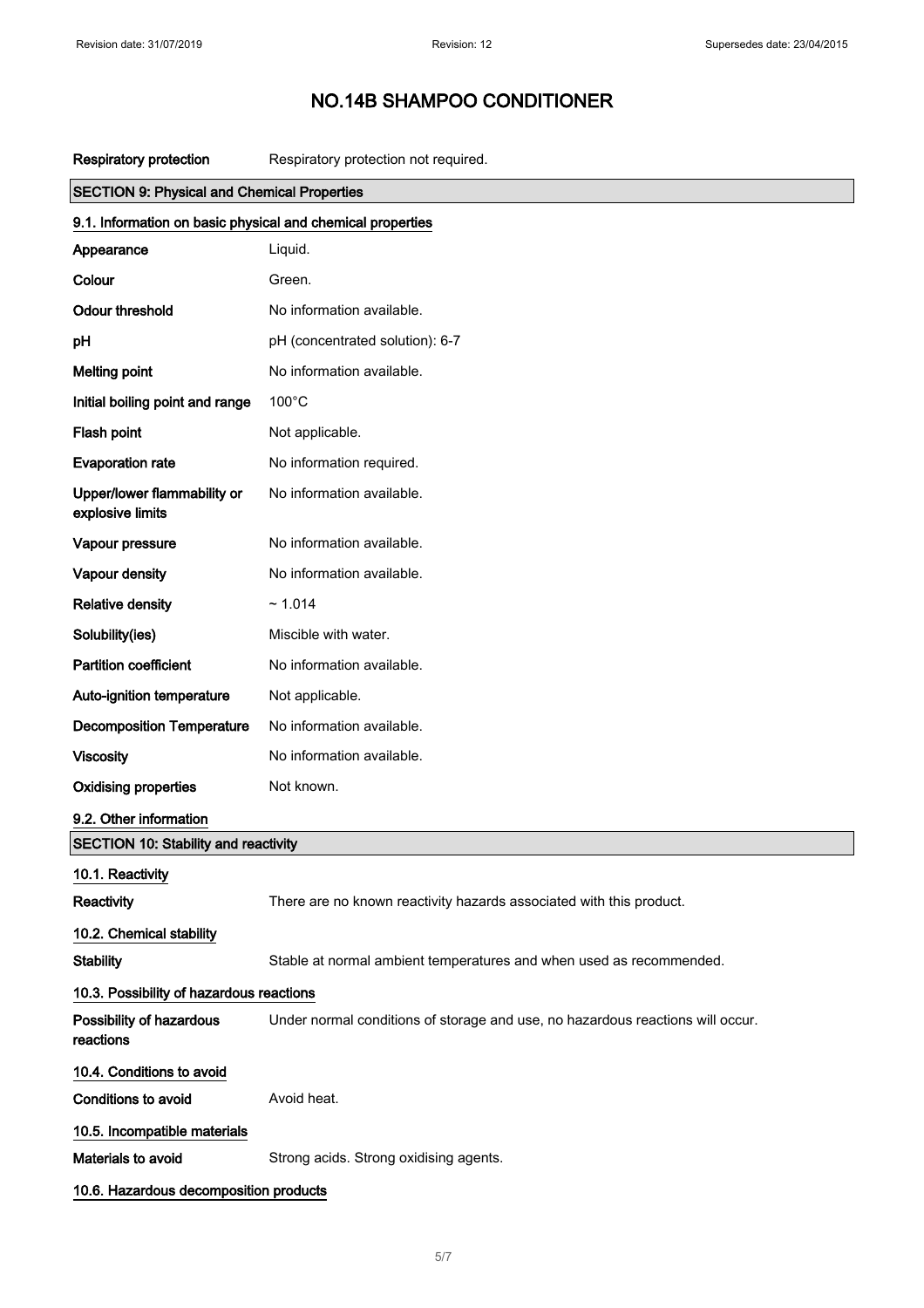| Hazardous decomposition<br>products          | Does not decompose when used and stored as recommended.                                                                        |  |
|----------------------------------------------|--------------------------------------------------------------------------------------------------------------------------------|--|
| <b>SECTION 11: Toxicological information</b> |                                                                                                                                |  |
| 11.1. Information on toxicological effects   |                                                                                                                                |  |
| Acute toxicity - oral                        |                                                                                                                                |  |
| ATE oral (mg/kg)                             | 18,796.99                                                                                                                      |  |
| Serious eye damage/irritation                |                                                                                                                                |  |
| Serious eye damage/irritation                | Irritation of eyes is assumed.                                                                                                 |  |
| Skin sensitisation                           |                                                                                                                                |  |
| <b>Skin sensitisation</b>                    | Sensitising. May cause an allergic skin reaction.                                                                              |  |
| <b>SECTION 12: Ecological Information</b>    |                                                                                                                                |  |
| 12.1. Toxicity                               |                                                                                                                                |  |
| 12.2. Persistence and degradability          |                                                                                                                                |  |
|                                              | Persistence and degradability The product is readily biodegradable.                                                            |  |
| 12.3. Bioaccumulative potential              |                                                                                                                                |  |
| <b>Partition coefficient</b>                 | No information available.                                                                                                      |  |
| 12.4. Mobility in soil                       |                                                                                                                                |  |
| <b>Mobility</b>                              | The product is soluble in water.                                                                                               |  |
| 12.5. Results of PBT and vPvB assessment     |                                                                                                                                |  |
| Results of PBT and vPvB<br>assessment        | This product does not contain any substances classified as PBT or vPvB.                                                        |  |
| 12.6. Other adverse effects                  |                                                                                                                                |  |
| Other adverse effects                        | Not determined.                                                                                                                |  |
| <b>SECTION 13: Disposal considerations</b>   |                                                                                                                                |  |
| 13.1. Waste treatment methods                |                                                                                                                                |  |
| <b>General information</b>                   | Dispose of waste to licensed waste disposal site in accordance with the requirements of the<br>local Waste Disposal Authority. |  |
| <b>SECTION 14: Transport information</b>     |                                                                                                                                |  |
| General                                      | The product is not covered by international regulations on the transport of dangerous goods<br>(IMDG, IATA, ADR/RID).          |  |
| 14.1. UN number                              |                                                                                                                                |  |
| Not applicable.                              |                                                                                                                                |  |
| 14.2. UN proper shipping name                |                                                                                                                                |  |
| Not applicable.                              |                                                                                                                                |  |
| 14.3. Transport hazard class(es)             |                                                                                                                                |  |
| No transport warning sign required.          |                                                                                                                                |  |

## 14.4. Packing group

Not applicable.